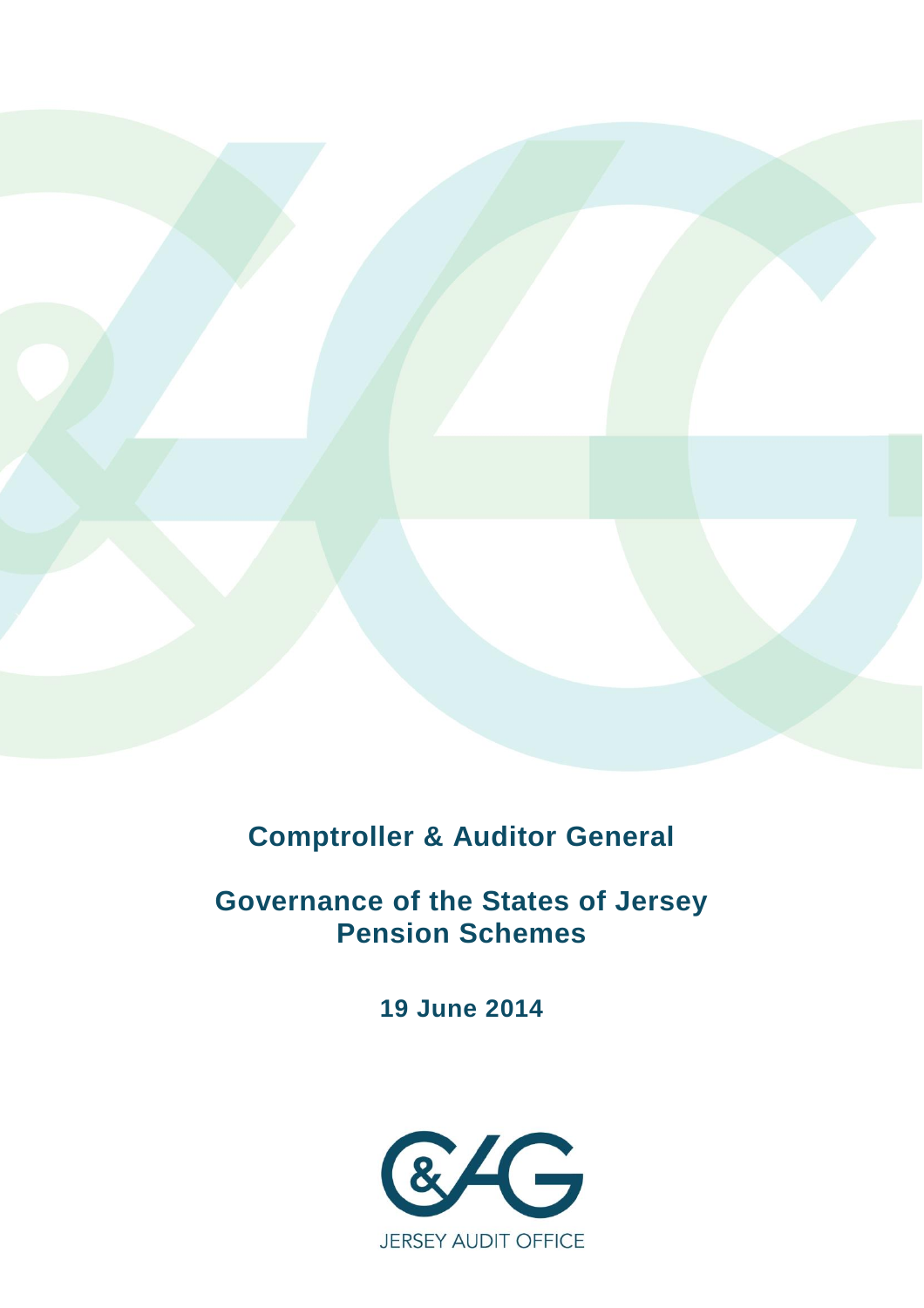# **Governance of the States of Jersey Pension Schemes**

## **Introduction**

- 1.1 The States of Jersey operates two statutory funded pension schemes to provide occupational pensions to employees of States funded bodies and other entities connected to the States:
	- the Public Employees Contributory Retirement Scheme (PECRS) covers all States employees other than teachers. It has 13,250 members and assets of £1,370m at 31 December 2012 and is overseen by a Committee of Management; and
	- the Jersey Teachers Superannuation Fund (JTSF) has 2,373 members and assets of £327m at 31 December 2012. It is overseen by a Management Board.
- 1.2 The Committee of Management (for PECRS) and the Management Board (for JTSF) perform many but not all of the functions of pension scheme trustees in the private sector. Whilst the two schemes are legally distinct, there is a common professional independent Chairman for the Committee of Management and Management Board. The schemes have many professional advisors in common and the administration of the schemes is undertaken by the same team within the States Treasury.
- 1.3 The States and pension scheme members have a common interest in the good governance of the schemes: the assets involved are substantial, pension provision is a key part of the terms and conditions of States employees and, at retirement, pension benefits are for many people their most valuable asset.
- 1.4 The pensions landscape has changed. Globally the true cost of pension provision has increased significantly as life expectancy has increased and investment returns have fallen. In the UK most private sector final salary schemes have closed to new members and the major public sector schemes are being reformed.
- 1.5 In the United Kingdom it is proposed that from 2015 the Pensions Regulator's responsibility for setting standards for the administration and governance of pension funds is extended to public sector schemes. This has placed an increased emphasis on the governance of UK public sector pension schemes, including the funded Local Government Pension Scheme.
- 1.6 In Jersey the States passed a Law to make major changes to PECRS in May 2014. The Law and associated Regulations when made will lead to significant changes to the scheme from January 2015 to ensure that the scheme is affordable and sustainable.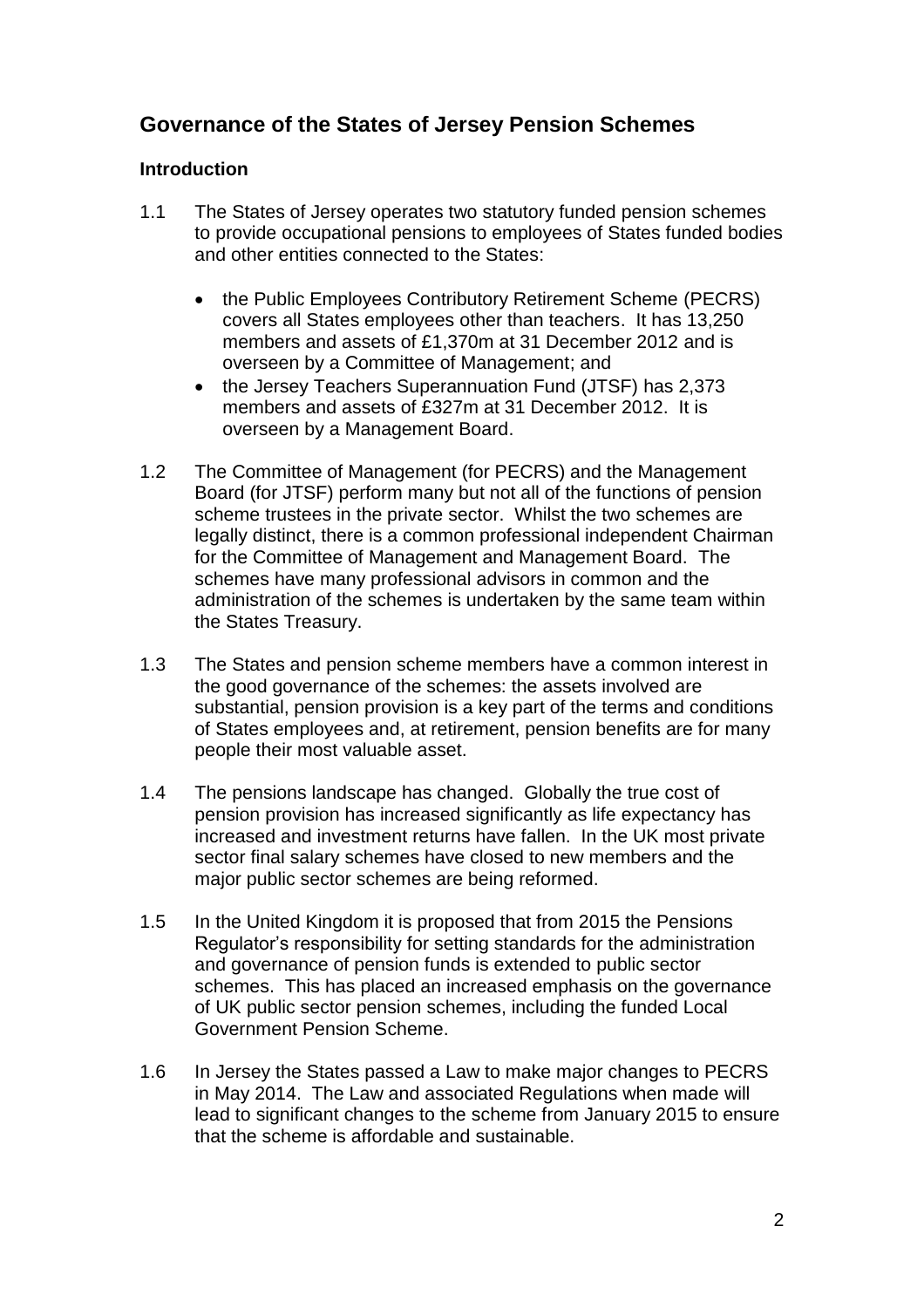# **Objectives and scope of this review**

- 2.1 The review considers the extent to which the arrangements for the administration and governance of PECRS and JTSF comply with best practice (including that published by the UK Pensions Regulator) and, as appropriate, make recommendations for improvement.
- 2.2 In doing so:
	- it considers the States' response to recommendations made by my predecessor in his report 'Pension schemes for States' employees – governance' published in 2008; and
	- recognises that much of the best practice published by the UK Pensions Regulator is specific to UK pensions legislation that is not replicated in Jersey.
- 2.3 The planned changes to PECRS scheme benefits fall outside the scope of this review. However, at the same time there are planned changes to the scheme's governance to increase the influence over the operation of the scheme by the States. These planned governance changes are reflected in this report.
- 2.4 In this report we evaluate performance and direction of travel since the 2008 review by my predecessor using the 'traffic lights' set out in Exhibit 1.

| <b>Evaluation</b>                |                                               |  |
|----------------------------------|-----------------------------------------------|--|
|                                  | <b>Meaning</b>                                |  |
| <b>Evaluation of performance</b> |                                               |  |
| Green                            | No action required                            |  |
| <b>Amber</b>                     | Some action required                          |  |
| <b>Red</b>                       | Urgent action required                        |  |
| <b>Direction of Travel</b>       |                                               |  |
| <b>Positive</b>                  | Clear improvement since previous evaluation   |  |
| <b>Neutral</b>                   | Broadly unchanged since previous evaluation   |  |
| <b>Negative</b>                  | Clear deterioration since previous evaluation |  |

#### **Exhibit 1: Evaluation of performance and direction of travel**

#### **Background**

- 3.1 When he reported in 2008, my predecessor concluded that:
	- governance and management of PECRS have followed best practice for such schemes; and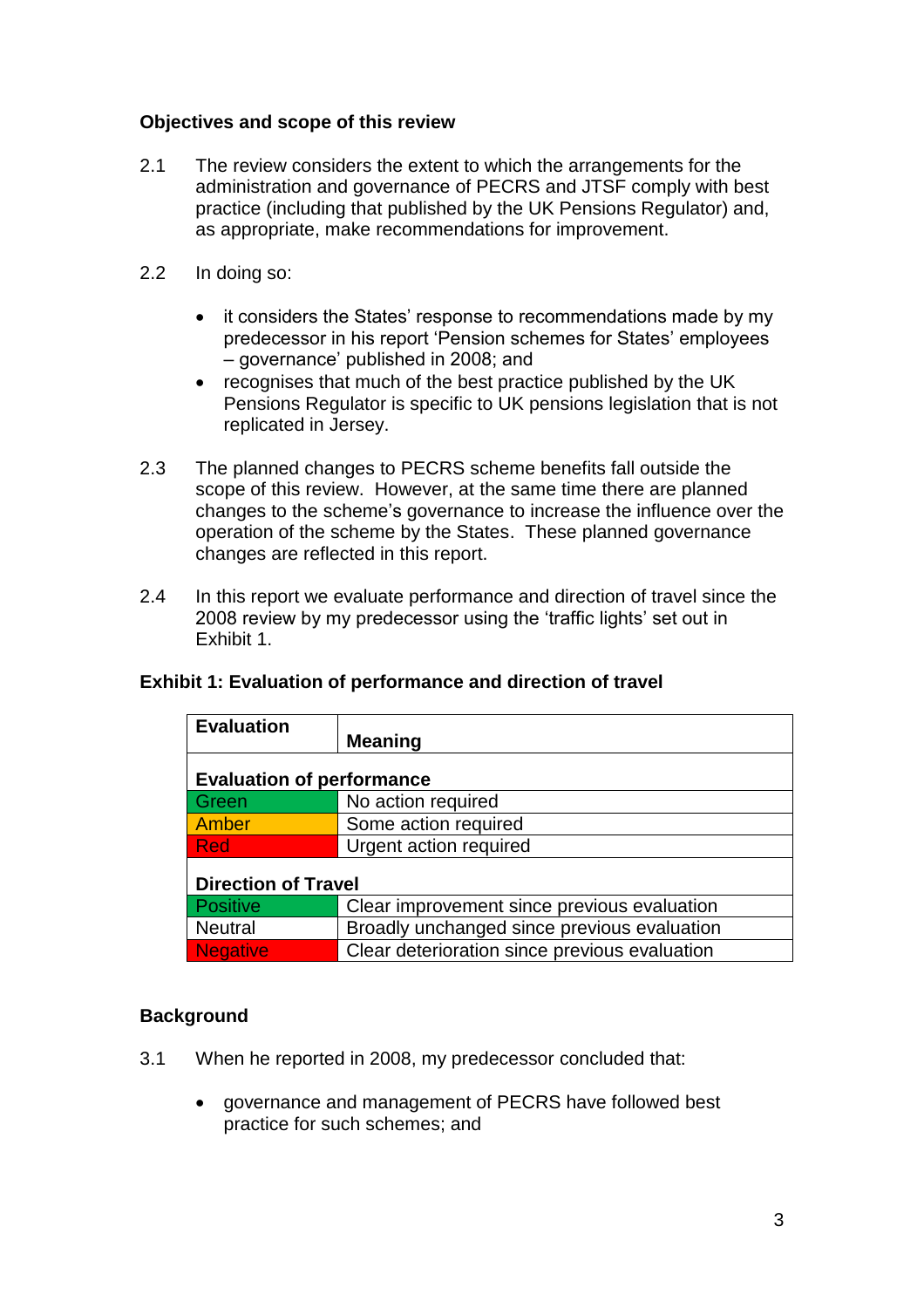until April 2007, the governance and administration of the JTSF did not follow best practice. This meant that appropriate service and support were not provided to scheme members and the States' interests as employer were exposed to financial risk. However, reforms were implemented starting from April 2007. These included the formal composition of a Management Board and transfer of the administration of the scheme to the Dedicated Pensions Unit within the States Treasury.

# **Areas considered by the previous Comptroller & Auditor General**

4.1 In Exhibit 2, I consider the current position in respect of the areas considered by my predecessor in 2008. Significant progress has been made in addressing the substantial weaknesses in respect of JTSF identified by my predecessor. Enhancements to governance have also been made in respect of PECRS.

| <b>Best practice</b>                                                                                                                                                                                                         | <b>PECRS</b>                                                                                                                                                                                                                                                                                          | <b>JTSF</b>                                                                                                                                                                                          |
|------------------------------------------------------------------------------------------------------------------------------------------------------------------------------------------------------------------------------|-------------------------------------------------------------------------------------------------------------------------------------------------------------------------------------------------------------------------------------------------------------------------------------------------------|------------------------------------------------------------------------------------------------------------------------------------------------------------------------------------------------------|
|                                                                                                                                                                                                                              | Governing body composition - representation for interest groups                                                                                                                                                                                                                                       |                                                                                                                                                                                                      |
| Best practice involves<br>representatives both of<br>employers (including<br>employers other than the<br>principal employer) and<br>members of the scheme<br>(whether active,<br>pensioner or yet to draw<br>their pension). | 2008: Committee of<br>Management.<br>Appointment by the<br>States on nomination of<br>Treasury and<br>Resources Minister,<br>arranged with interested<br>parties.                                                                                                                                     | 2008: Previously no<br>discrete governing body<br>for JTSF with<br>responsibility resting<br>with the Education<br>Committee and then the<br><b>Education Minister.</b>                              |
|                                                                                                                                                                                                                              | 2014: Whilst there is a<br>balance between<br>'employer' and<br>'employee' members<br>with an independent<br>chairman, there is no<br>specific representation<br>for admitted body<br>employers or retired<br>members. Planned<br>reforms will introduce<br>such representation<br>from January 2015. | 2014: Balanced<br>composition of<br>'employer' and<br>'employee' members<br>with an independent<br>chairman. However, no<br>specific representation<br>for 'accepted schools' or<br>retired members. |
| Direction of travel                                                                                                                                                                                                          | <b>Positive</b>                                                                                                                                                                                                                                                                                       | <b>Positive</b>                                                                                                                                                                                      |
| Evaluation                                                                                                                                                                                                                   | Green                                                                                                                                                                                                                                                                                                 | Amber                                                                                                                                                                                                |

#### **Exhibit 2: Areas considered by the previous Comptroller & Auditor General**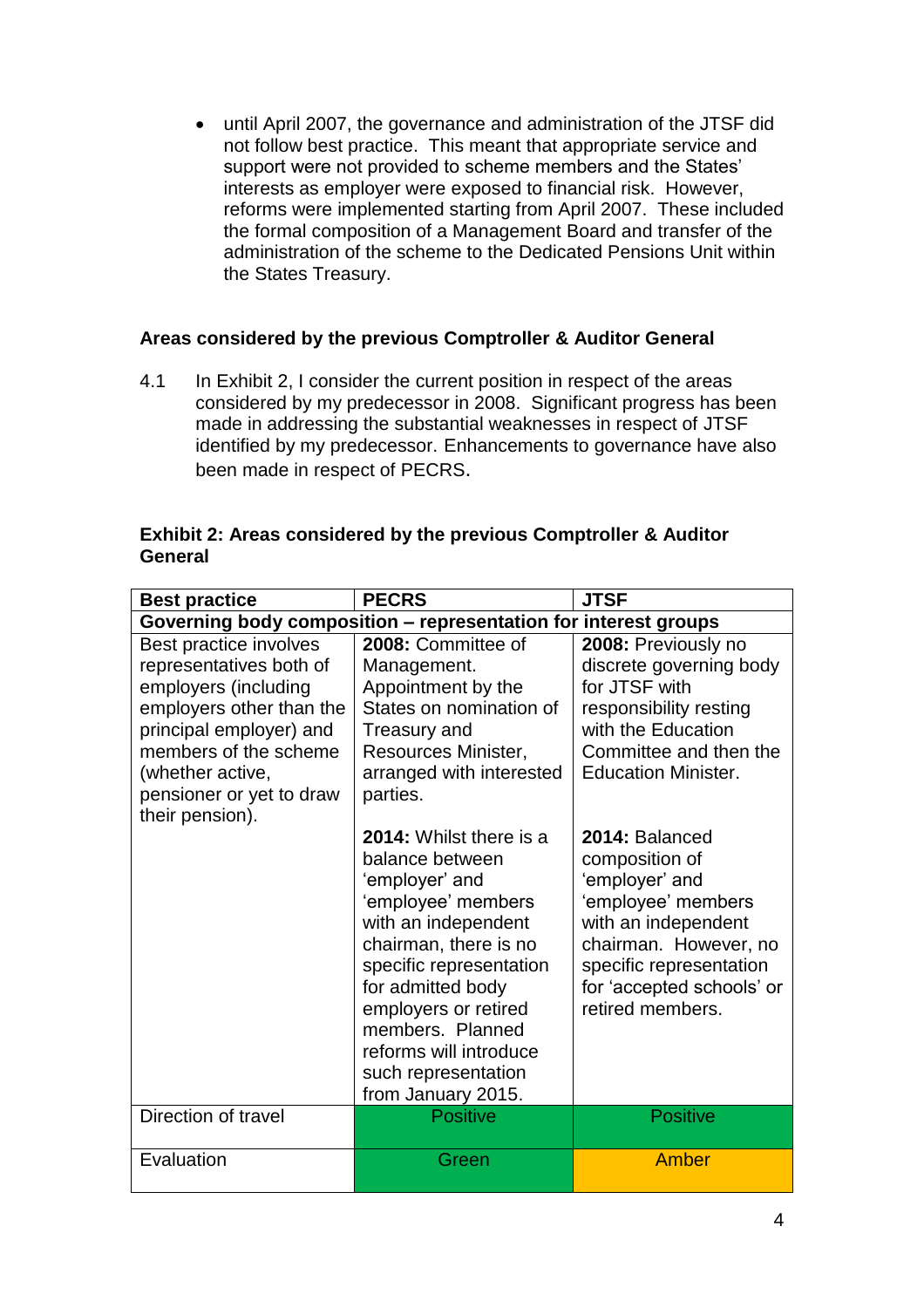| <b>Best practice</b>                                                                                                                                                                       | <b>PECRS</b>                                                                                                                                                                                                                                                                                                                                                                                                                          | <b>JTSF</b>                                                                                                                                                                           |
|--------------------------------------------------------------------------------------------------------------------------------------------------------------------------------------------|---------------------------------------------------------------------------------------------------------------------------------------------------------------------------------------------------------------------------------------------------------------------------------------------------------------------------------------------------------------------------------------------------------------------------------------|---------------------------------------------------------------------------------------------------------------------------------------------------------------------------------------|
| Governing body - rotation of members                                                                                                                                                       |                                                                                                                                                                                                                                                                                                                                                                                                                                       |                                                                                                                                                                                       |
| Best practice puts limits<br>on total period of service<br>to allow new<br>perspectives on the<br>governing body.                                                                          | 2008: No formal<br>arrangements for<br>rotation of members.                                                                                                                                                                                                                                                                                                                                                                           | 2008: Question of<br>rotation did not arise<br>whilst Education<br>Committee was<br>governing body.                                                                                   |
|                                                                                                                                                                                            | 2014: No formal<br>arrangements for<br>rotation of members.<br>However, planned<br>reforms envisage<br>maximum service of 10<br>years from January<br>2015.                                                                                                                                                                                                                                                                           | 2014: No formal<br>arrangements for<br>rotation of members.<br>However, as the<br>Management Board was<br>only established in<br>2007, the issue of long<br>service has yet to arise. |
| Direction of travel                                                                                                                                                                        | <b>Positive</b>                                                                                                                                                                                                                                                                                                                                                                                                                       | <b>Neutral</b>                                                                                                                                                                        |
| Evaluation                                                                                                                                                                                 | Green                                                                                                                                                                                                                                                                                                                                                                                                                                 | <b>Amber</b>                                                                                                                                                                          |
| <b>Relationship with States as employer</b>                                                                                                                                                |                                                                                                                                                                                                                                                                                                                                                                                                                                       |                                                                                                                                                                                       |
| Best practice involves a<br>clear allocation of<br>responsibilities between<br>the principal employer<br>and the governing body<br>and effective working<br>relationships between<br>them. | 2008: Follows best<br>practice to the extent<br>possible within<br>legislative constraints.<br>2014: Situation<br>unchanged. However,<br>proposed changes from<br>January 2015 including<br>statutory duty for<br>Committee of<br>Management to<br>consider interests of all<br>the stakeholders and to<br>ensure that the States<br>has sufficient<br>understanding of issues<br>surrounding any<br>decisions impacting on<br>costs. | 2008: Management<br><b>Board follows best</b><br>practice to the extent<br>possible within<br>legislative constraints.<br>2014: Situation<br>unchanged.                               |
| Direction of travel                                                                                                                                                                        | <b>Positive</b>                                                                                                                                                                                                                                                                                                                                                                                                                       | <b>Neutral</b>                                                                                                                                                                        |
| Evaluation                                                                                                                                                                                 | Green                                                                                                                                                                                                                                                                                                                                                                                                                                 | Green                                                                                                                                                                                 |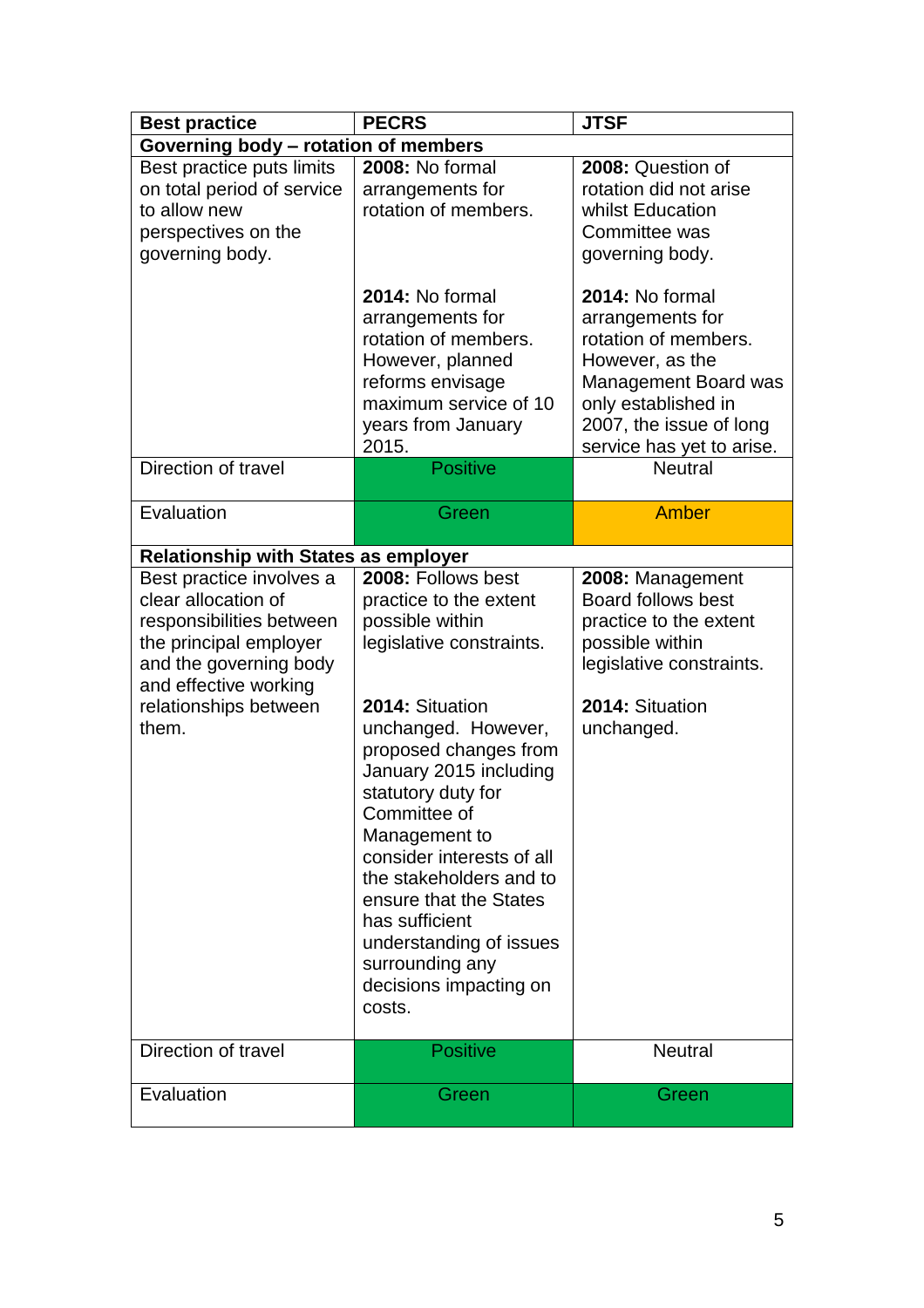| <b>Relationship with Administrators</b>                                                                                                                                  |                                                                                                                                                                                                   |                                                                                                                                                                                                                                                      |  |
|--------------------------------------------------------------------------------------------------------------------------------------------------------------------------|---------------------------------------------------------------------------------------------------------------------------------------------------------------------------------------------------|------------------------------------------------------------------------------------------------------------------------------------------------------------------------------------------------------------------------------------------------------|--|
| Best practice involves<br>appropriately resourcing<br>the administration<br>function with appropriate<br>expertise and clear<br>standards for<br>administration.         | 2008: Statutory<br>responsibility for<br>administration rests with<br>Treasurer.<br>Administration<br>undertaken by<br><b>Dedicated Pensions</b><br>Unit in Treasury and<br>Resources Department. | 2008: Administration<br>undertaken by a single<br>member of staff in the<br><b>Education Department</b><br>giving rise to significant<br>administration risks.                                                                                       |  |
|                                                                                                                                                                          | 2014: Position<br>unchanged.<br>Documentation in place<br>specifying service to be<br>provided and service<br>standards with regular<br>reporting of<br>performance.                              | 2014: Administration<br>now undertaken by<br><b>Dedicated Pensions</b><br>Unit in Treasury and<br>Resources.<br>Documentation in place<br>specifying service to be<br>provided and service<br>standards with regular<br>reporting of<br>performance. |  |
|                                                                                                                                                                          |                                                                                                                                                                                                   |                                                                                                                                                                                                                                                      |  |
| Direction of travel                                                                                                                                                      | <b>Neutral</b>                                                                                                                                                                                    | <b>Positive</b>                                                                                                                                                                                                                                      |  |
| Evaluation                                                                                                                                                               | Green                                                                                                                                                                                             | Green                                                                                                                                                                                                                                                |  |
|                                                                                                                                                                          |                                                                                                                                                                                                   |                                                                                                                                                                                                                                                      |  |
| <b>Governing Body's Procedures</b><br>Best practice involves a<br>Board with appropriate<br>committees, regular<br>meetings and<br>comprehensive minutes<br>and agendas. | 2008: Committee of<br>Management appears to<br>have followed best<br>practice.<br>2014: Full programme                                                                                            | 2008: Anticipated that<br><b>Management Board</b><br>would follow best<br>practice.<br>2014: Full programme                                                                                                                                          |  |
|                                                                                                                                                                          | of meetings for the<br>Committee of<br>Management and its<br>committees with<br>comprehensive<br>agendas and minutes.                                                                             | of meetings for the<br>Management Board and<br>its committees with<br>comprehensive<br>agendas and minutes.                                                                                                                                          |  |
| Direction of travel                                                                                                                                                      | <b>Neutral</b>                                                                                                                                                                                    | <b>Positive</b>                                                                                                                                                                                                                                      |  |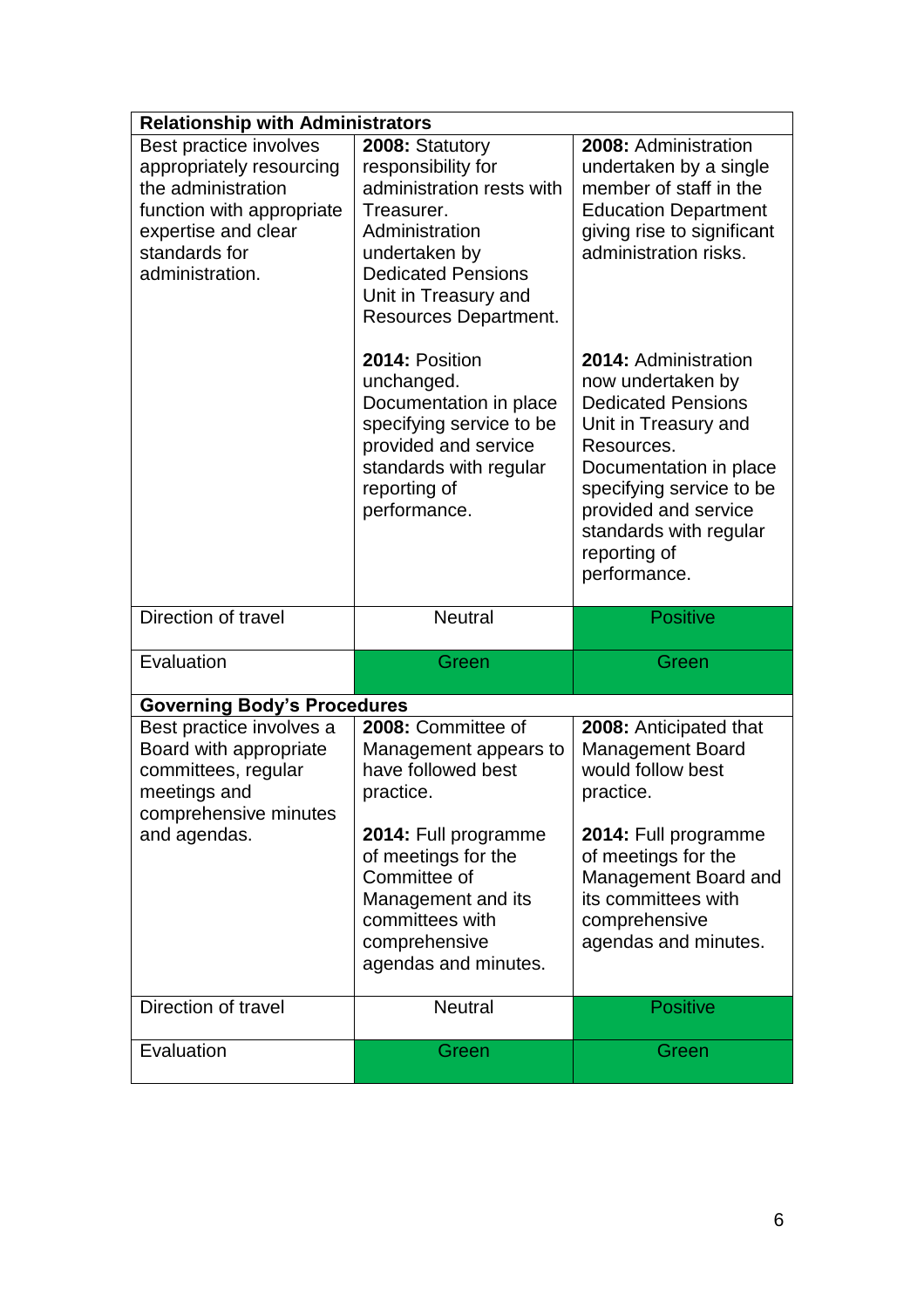| Appropriate relationship with advisors                                                                                                                                                                                  |                                                                                                                                                                                                                                                                                                                                                                                                                                                                                                                 |                                                                                                                                                                                                                                              |  |
|-------------------------------------------------------------------------------------------------------------------------------------------------------------------------------------------------------------------------|-----------------------------------------------------------------------------------------------------------------------------------------------------------------------------------------------------------------------------------------------------------------------------------------------------------------------------------------------------------------------------------------------------------------------------------------------------------------------------------------------------------------|----------------------------------------------------------------------------------------------------------------------------------------------------------------------------------------------------------------------------------------------|--|
| Best practice involves<br>periodic review and<br>tendering of services of<br>actuarial, investment<br>and legal advisors, clear<br>specification of service<br>standards and effective<br>monitoring of<br>performance. | 2008: Appointment of<br>advisors following<br>competitive tendering.                                                                                                                                                                                                                                                                                                                                                                                                                                            | 2008: Investment<br>advisors appointed by<br>Treasury and<br>Resources Department,<br>continued use of<br>Government Actuary's<br>Department,<br>appointment of auditors<br>by new Management<br>Board.                                      |  |
|                                                                                                                                                                                                                         | <b>2014: Formal</b><br>consideration of<br>grounds for renewal of<br>contracts but sometimes<br>falls short of competitive<br>tendering.<br>Benchmarking to<br>support competitiveness<br>of prices in such<br>circumstances is<br>informal. Changes in<br>arrangements for<br>appointment of advisors<br>are planned, giving a<br>greater role for Treasury<br>and Resources. Less<br>reliance on separate<br>legal advice is planned<br>with more reliance on<br>advice from the Law<br>Officers' Department. | <b>2014: Formal</b><br>consideration of<br>grounds for renewal of<br>contracts but sometimes<br>falls short of competitive<br>tendering.<br>Benchmarking to<br>support competitiveness<br>of prices in such<br>circumstances is<br>informal. |  |
| Direction of travel                                                                                                                                                                                                     | <b>Positive</b>                                                                                                                                                                                                                                                                                                                                                                                                                                                                                                 | <b>Positive</b>                                                                                                                                                                                                                              |  |
| Evaluation                                                                                                                                                                                                              | <b>Amber</b>                                                                                                                                                                                                                                                                                                                                                                                                                                                                                                    | <b>Amber</b>                                                                                                                                                                                                                                 |  |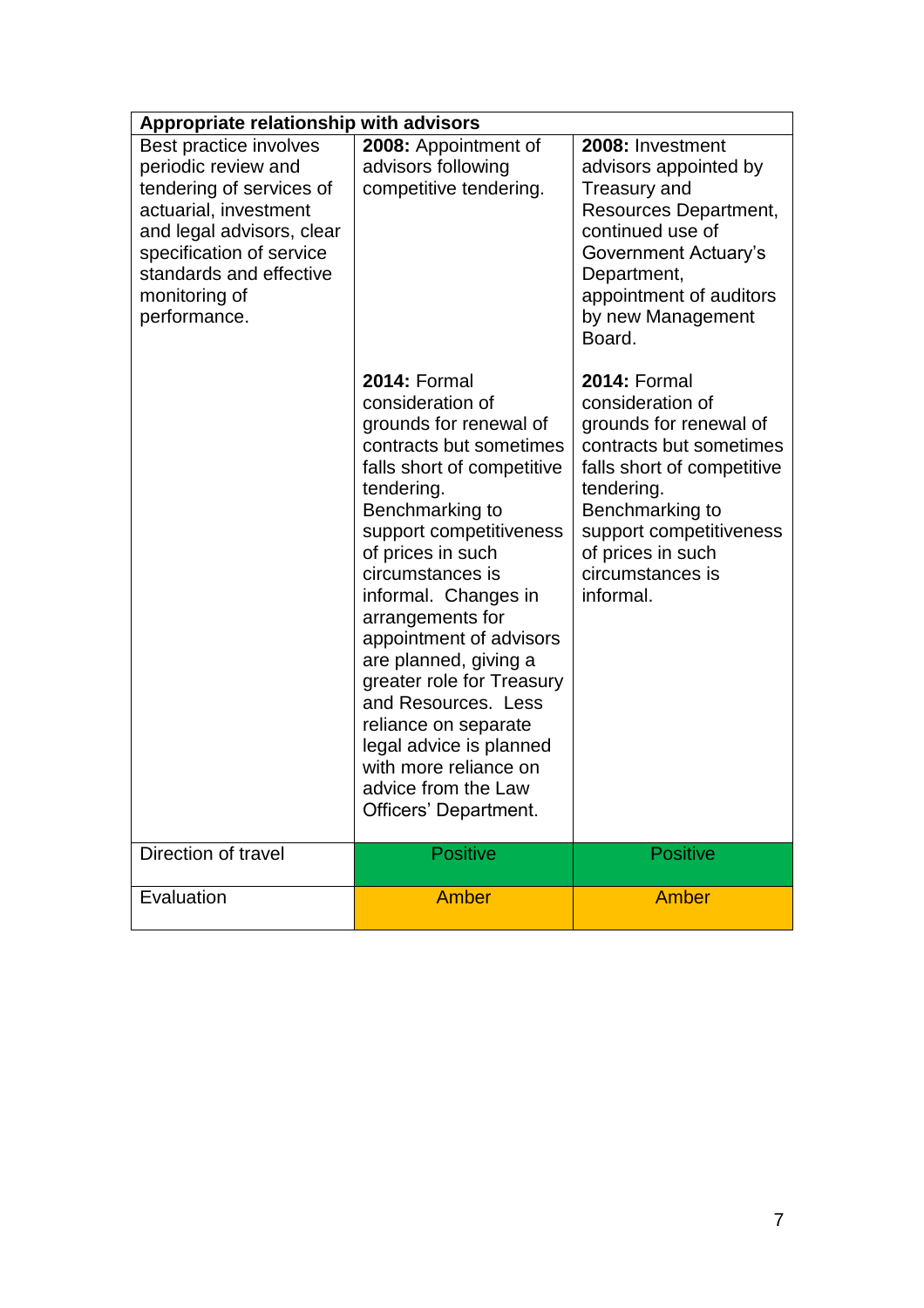| <b>Relationship with scheme members</b>                                                                                                                            |                                                                                                                        |                                                                                                                                             |
|--------------------------------------------------------------------------------------------------------------------------------------------------------------------|------------------------------------------------------------------------------------------------------------------------|---------------------------------------------------------------------------------------------------------------------------------------------|
| Best practice involves<br>regular, relevant<br>communication with<br>active (contributing),<br>deferred (no longer<br>contributing but not<br>drawing pension) and | 2008: Effective<br>communication with<br>scheme members<br>including newsletters<br>and annual benefits<br>statements. | 2008: Ineffective<br>communication with<br>scheme members.                                                                                  |
| pensioner members,<br>including through<br>electronic means.                                                                                                       | 2014: Website<br>developed to provide<br>information to deferred<br>and pensioner<br>members.                          | 2014: Communication<br>with scheme members<br>aligned with<br>arrangements for<br>PECRS. States'<br>website includes useful<br>information. |
| Direction of travel                                                                                                                                                | <b>Positive</b>                                                                                                        | <b>Positive</b>                                                                                                                             |
| Evaluation                                                                                                                                                         | Green                                                                                                                  | Green                                                                                                                                       |

#### **Recommendations**

- **R1** Secure representation for pensioners and 'accepted schools' as a group on the JTSF Management Board.
- **R2** Where advisor contracts are not subject to formal tendering, adopt robust documented processes so that the Committee of Management/Management Board can satisfy themselves that the proposed charges are competitive.

#### **Other areas evaluated**

5.1 In the course of my review I evaluated the performance of the schemes in other areas by reference to UK Pensions Regulator best practice. I summarise the results of my work in Exhibit 3.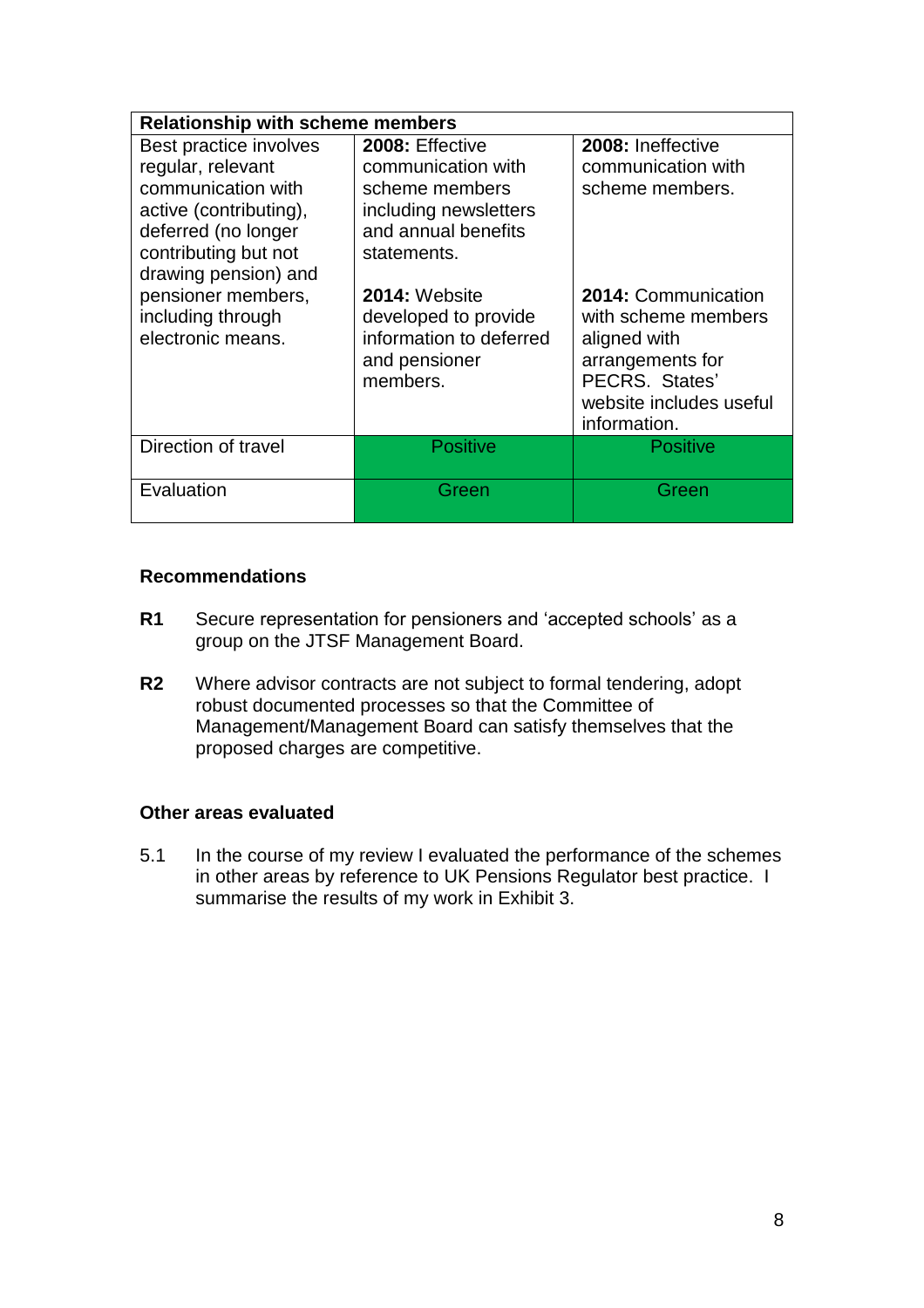# **Exhibit 3: Other areas evaluated**

| Area                                            | <b>PECRS</b>                                               | <b>JTSF</b>                                      |
|-------------------------------------------------|------------------------------------------------------------|--------------------------------------------------|
|                                                 | Knowledge and Understanding of members of governing bodies |                                                  |
| Being able to<br>demonstrate the                | Some members of the<br>Committee of                        | Some members of the                              |
|                                                 |                                                            | <b>Management Board</b>                          |
| relevant knowledge and                          | Management have                                            | have significant relevant                        |
| understanding to serve<br>as an informed member | significant relevant                                       | experience. Relevant                             |
|                                                 | experience. Relevant                                       | training is provided.                            |
| of a governing body is a                        | training is provided.<br>However, structured               | However, structured                              |
| cornerstone of good<br>governance.              | assessment of training                                     | assessment of training<br>needs driving personal |
|                                                 | needs driving personal                                     | training plans is not                            |
|                                                 | training plans is not                                      | undertaken.                                      |
|                                                 | undertaken. Proposed                                       |                                                  |
|                                                 | changes from January                                       |                                                  |
|                                                 | 2015 would entail                                          |                                                  |
|                                                 | placing an expectation                                     |                                                  |
|                                                 | on members of the                                          |                                                  |
|                                                 | Committee of                                               |                                                  |
|                                                 | Management to                                              |                                                  |
|                                                 | evidence their                                             |                                                  |
|                                                 | commitment to                                              |                                                  |
|                                                 | knowledge and training                                     |                                                  |
|                                                 | through adoption of the                                    |                                                  |
|                                                 | <b>CIPFA's (Chartered</b>                                  |                                                  |
|                                                 | Institute of Public                                        |                                                  |
|                                                 | Finance and                                                |                                                  |
|                                                 | <b>Accountancy) Pensions</b>                               |                                                  |
|                                                 | Knowledge and Skills                                       |                                                  |
|                                                 | Framework.                                                 |                                                  |
| Evaluation                                      | Green                                                      | <b>Amber</b>                                     |
| <b>Record keeping</b>                           |                                                            |                                                  |
| High standards of                               | Significant progress has                                   | Substantial work was                             |
| record keeping about                            | been made in improving                                     | required to capture and                          |
| members are necessary                           | the quality of data.                                       | validate data as a result                        |
| to ensure that accurate                         | Although there have                                        | of migration from an                             |
| benefits are paid to                            | been some errors in                                        | Access database to a                             |
| members and their                               | payments as a result of                                    | professional pensions                            |
| dependents.                                     | data deficiencies,                                         | administration system.                           |
|                                                 | internal audit reports                                     | A 100% validation                                |
|                                                 | indicate a strong                                          | exercise was                                     |
|                                                 | commitment to                                              | undertaken to ensure                             |
|                                                 | improvement. Monthly                                       | the completeness and                             |
|                                                 | discrepancy reports                                        | accuracy of capture of                           |
|                                                 | highlighting errors and                                    | data from the former                             |
|                                                 | their correction are                                       | database and paper                               |
|                                                 | prepared. However,                                         | files. Internal audit                            |
|                                                 | there has been no                                          | reports indicate a strong                        |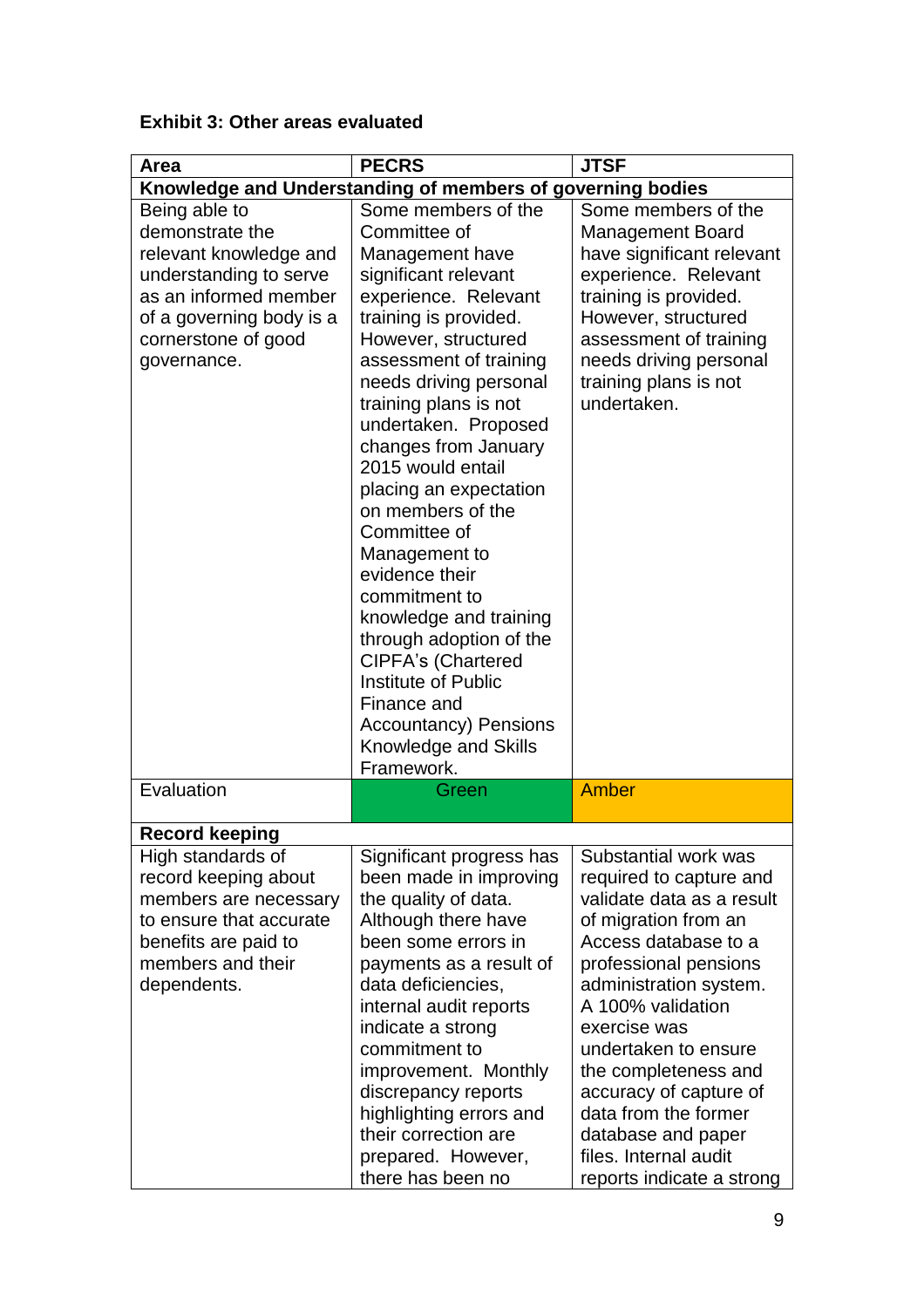| Area                                                                                                             | <b>PECRS</b>                                                                                                                                                                                                                                                                                                   | <b>JTSF</b>                                                                                                                                                                                                                                                                                                                                                                                                                                                                   |
|------------------------------------------------------------------------------------------------------------------|----------------------------------------------------------------------------------------------------------------------------------------------------------------------------------------------------------------------------------------------------------------------------------------------------------------|-------------------------------------------------------------------------------------------------------------------------------------------------------------------------------------------------------------------------------------------------------------------------------------------------------------------------------------------------------------------------------------------------------------------------------------------------------------------------------|
|                                                                                                                  | formal benchmarking of<br>data quality against, for<br>example, the standards<br>published by the UK<br>Pensions Regulator.                                                                                                                                                                                    | commitment to<br>improvement. However,<br>there has been no<br>formal benchmarking of<br>data quality against, for<br>example, the standards<br>published by the UK<br>Pensions Regulator.                                                                                                                                                                                                                                                                                    |
| Evaluation                                                                                                       | Amber                                                                                                                                                                                                                                                                                                          | Amber                                                                                                                                                                                                                                                                                                                                                                                                                                                                         |
| <b>Administration costs</b>                                                                                      |                                                                                                                                                                                                                                                                                                                |                                                                                                                                                                                                                                                                                                                                                                                                                                                                               |
| Effective control over<br>administration costs<br>helps to ensure that<br>unnecessary<br>expenditure is avoided. | Budgets are set and<br>scrutinised by the<br>Committee of<br>Management and<br>performance against<br>budget is monitored.<br>However, there is no<br>systematic formal<br>benchmarking of<br>administrative costs, for<br>example against data<br>published by the UK<br>Pensions Regulator in<br>April 2014. | Budgets are set and<br>scrutinised by the<br>Management Board and<br>performance against<br>budget is monitored.<br>Potential savings as well<br>as access to a wider<br>range of investment<br>classes are being<br>secured by participation<br>in the Common<br><b>Investment Fund.</b><br>However, there is no<br>systematic formal<br>benchmarking of<br>administrative costs, for<br>example against data<br>published by the UK<br>Pensions Regulator in<br>April 2014. |
| Evaluation                                                                                                       | Amber                                                                                                                                                                                                                                                                                                          | Amber                                                                                                                                                                                                                                                                                                                                                                                                                                                                         |

#### **Recommendations**

- **R3** Extend participation in the CIPFA Knowledge and Skills Framework to the JSTF Board of Management.
- **R4** Measure quality of member data held for PECRS and JTSF against the UK Pensions Regulator's data quality standards.
- **R5** Undertake external benchmarking of pension administration costs for PECRS and JTSF.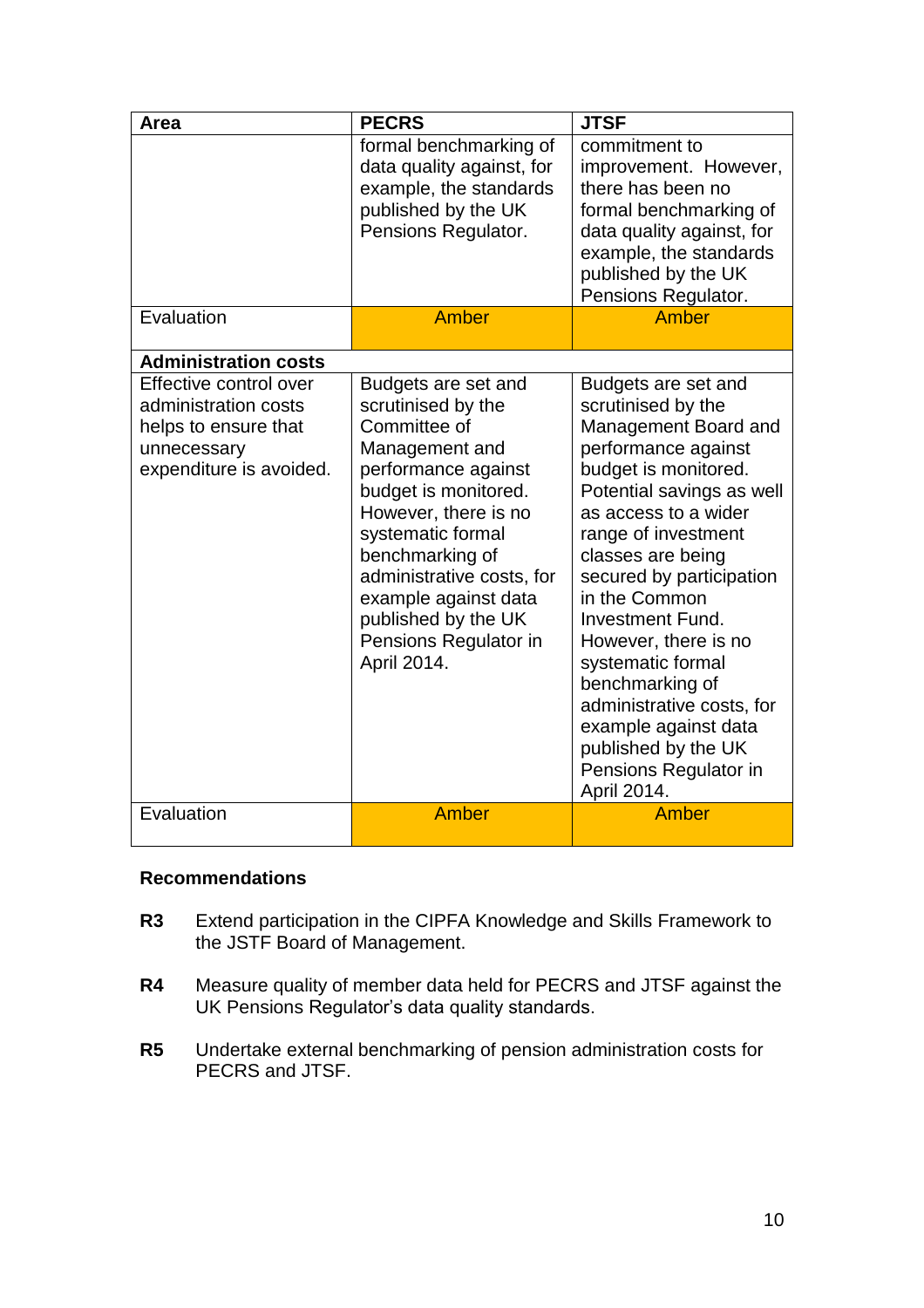# **Conclusion**

- 6.1 When my predecessor reported in 2008 he highlighted significant deficiencies in the governance of JTSF which were then only just beginning to be addressed: there has been significant progress in response to his recommendations.
- 6.2 The governance arrangements of PECRS compare well against UK best practice. The planned reforms to PECRS will enhance those arrangements.
- 6.3 However there are some areas where further improvements could be secured in the governance of both schemes.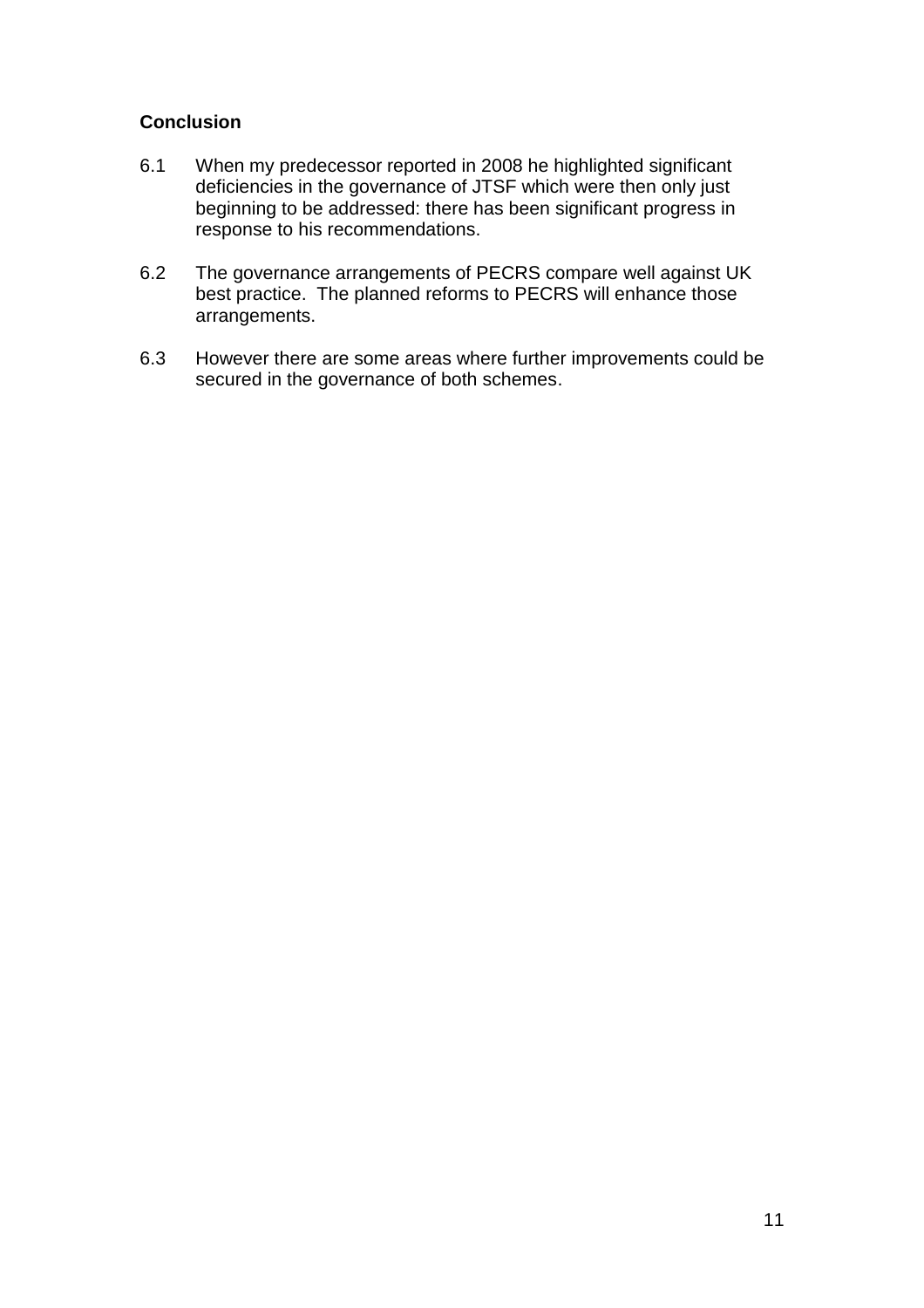# **Appendix 1 Summary of Recommendations**

- **R1** Secure representation for pensioners and 'accepted schools' as a group on the JTSF Management Board.
- **R2** Where advisor contracts are not subject to formal tendering, adopt robust documented processes so that the Committee of Management/Management Board can satisfy themselves that the proposed charges are competitive.
- **R3** Extend participation in the CIPFA Knowledge and Skills Framework to the JSTF Board of Management.
- **R4** Measure quality of member data held for PECRS and JTSF against the UK Pensions Regulator's data quality standards.
- **R5** Undertake external benchmarking of pension administration costs for PECRS and JTSF.